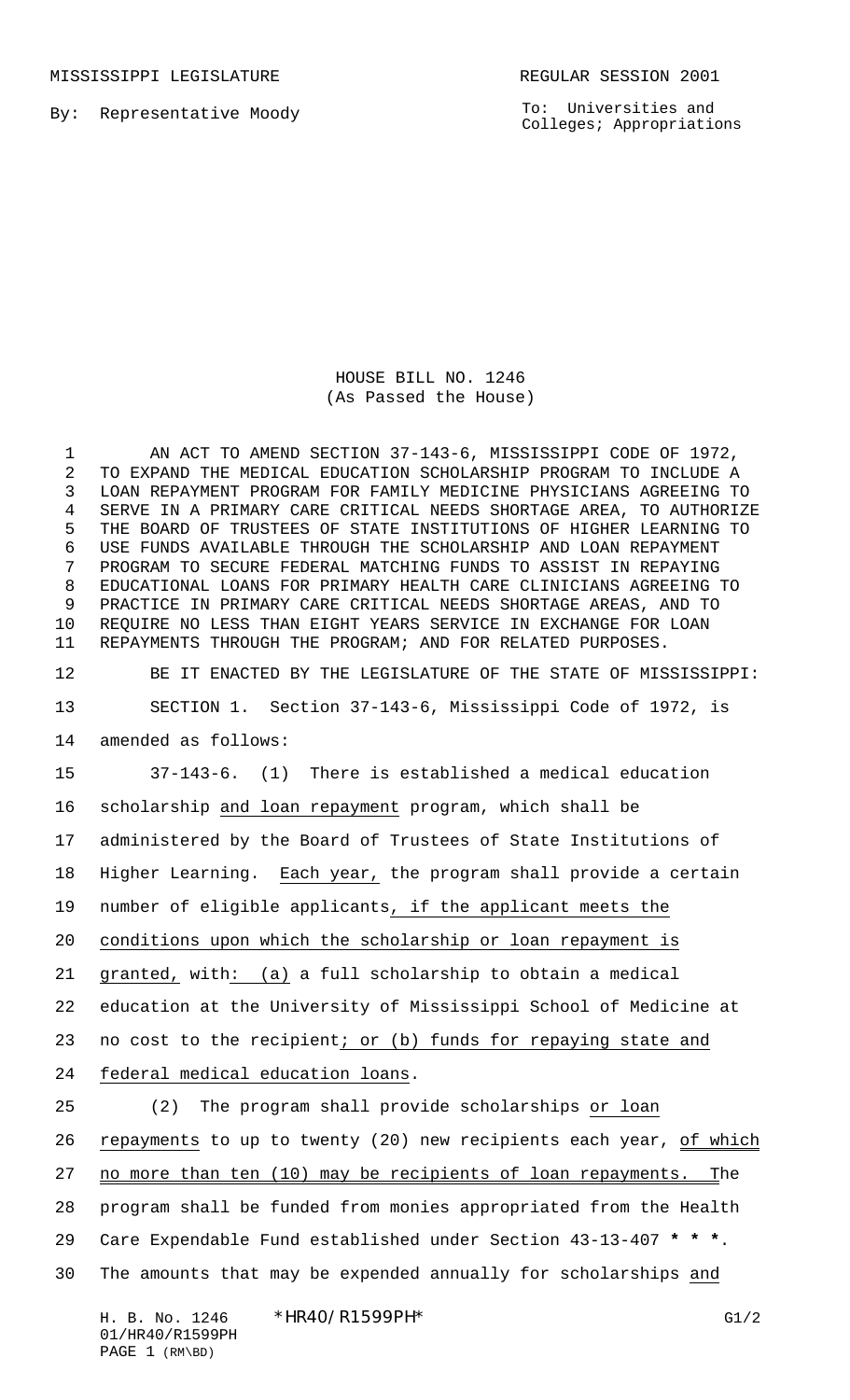loan repayments under the program shall not exceed the following: Five Hundred Thousand Dollars (\$500,000.00) in fiscal year 2001; One Million Dollars (\$1,000,000.00) in fiscal year 2002; One Million Five Hundred Thousand Dollars (\$1,500,000.00) in fiscal year 2003; and Two Million Dollars (\$2,000,000.00) in fiscal year 2004 and in any later fiscal year.

 (3) A scholarship awarded under this program shall be in an amount that will pay the full cost of attendance, as defined by federal law and regulation, at the University of Mississippi School of Medicine for the entire time necessary for the recipient to complete the requirements for a medical degree. The actual amount of the scholarship shall be determined by the Office of Financial Aid of the University of Mississippi Medical Center but shall not exceed Twenty-five Thousand Dollars (\$25,000.00) per year for any recipient.

H. B. No. 1246 \*HR40/R1599PH\* 01/HR40/R1599PH (4) Before being granted a scholarship, each applicant shall enter into a contract with the board of trustees, which shall be deemed a contract with the State of Mississippi, agreeing to the terms and conditions upon which the scholarship will be granted. In order to receive a scholarship under the program, the recipient must agree in the contract to practice family medicine for a period of not less than ten (10) years after completion of his or her residency in an area of the state that is a critical needs area for primary medical care at the time of the recipient's entry into medical practice. The determination and designation of the areas of the state that are critical needs areas for primary medical care in which scholarship recipients may practice shall be made by a committee to be known as the Medical Care Critical Needs Committee, which shall be composed of the following persons: the Vice Chancellor for Health Affairs of the University of Mississippi Medical Center, who shall be chairman of the committee; the Executive Director of the State Department of Health; the Executive Director of the Division of Medicaid; the

PAGE 2 (RM\BD)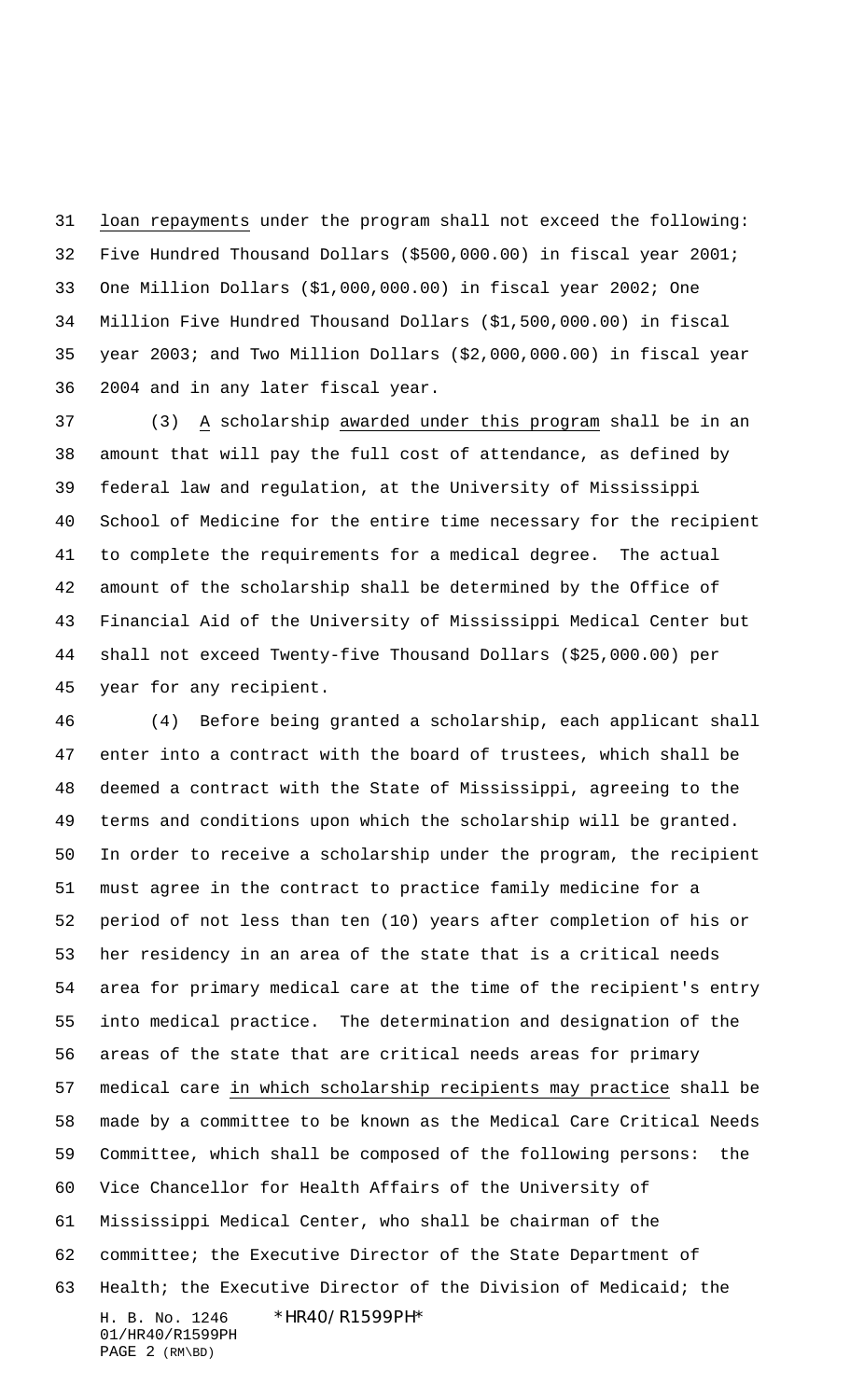President of the Mississippi State Medical Association or his designee; the President of the Mississippi State Hospital Association or his designee; the President of the Mississippi Academy of Family Physicians; and the Executive Director of the Mississippi Primary Health Care Association. The committee shall meet at least once annually to determine and designate the areas of the state that are critical needs areas for primary medical care in which scholarship recipients may practice family medicine in order to fulfill their contractual obligation.

 (5) (a) Beginning on July 1, 2001, the Board of Trustees of State Institutions of Higher Learning may use any funds available under the medical education scholarship and loan repayment program for repaying state and federal medical education loans made to licensed family medicine physicians who agree to practice family medicine for a period of not less than eight (8) years in an area of the state that is a critical needs area for primary medical care, as designated by the Medical Care Critical Needs Committee. 81 The board of trustees shall use such funds to apply for and receive federal matching funds from the National Health Service Corps to assist in the repayment of qualified educational loans for primary health care clinicians who agree to practice in a 85 critical needs area for primary medical care. In order to receive a state loan repayment under this section, an applicant must enter into a contract with the board of trustees, which shall be deemed a contract with the State of Mississippi, agreeing to the terms and conditions upon which the loan repayment will be granted. The contract must include all conditions specified under subsection (4) for scholarship recipients; however, for a loan repayment, the minimum period of service required in an area of the state that is a critical needs area for primary medical care at the time the 94 contract is executed is eight (8) years. The contract also must

95 specify the total amount of the loan repayment and a schedule for

H. B. No. 1246 \*HR40/R1599PH\* 01/HR40/R1599PH PAGE 3 (RM\BD)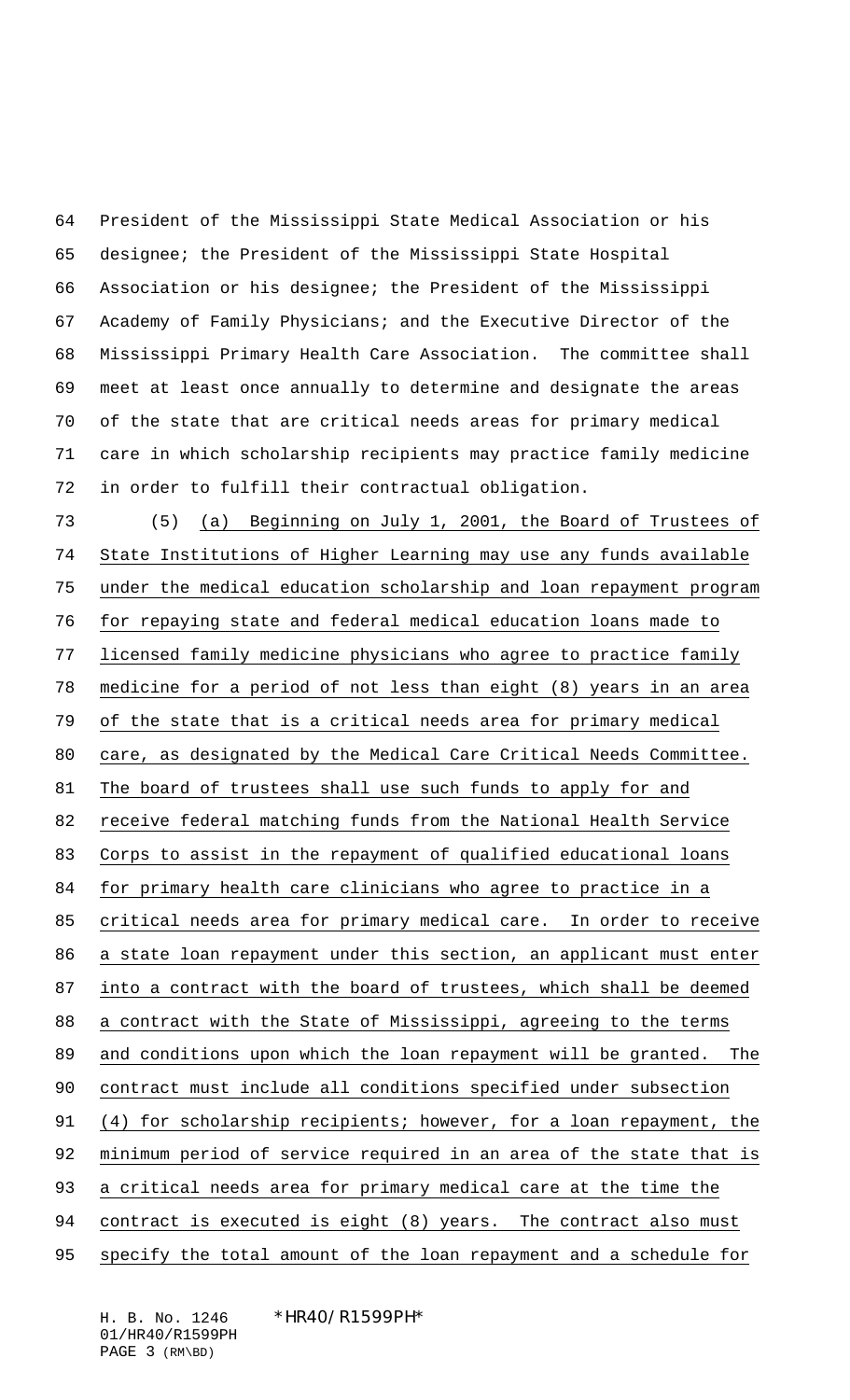H. B. No. 1246 \*HR40/R1599PH\* 01/HR40/R1599PH PAGE 4 (RM\BD) making payments to the recipient, based upon the recommendation of the Medical Care Critical Needs Committee. (b) The board of trustees shall give priority in 99 rewarding loan repayments to family medicine physicians according to the following: (i) University of Mississippi School of Medicine graduates or persons who have completed successfully a full three-year family medicine residency training program in the State of Mississippi; (ii) Persons who were born in Mississippi who have completed training in a certified family medicine residency program outside the State of Mississippi; and (iii) Physicians who are practicing outside the State of Mississippi who received training at a medical school outside the state and who are board certified in family practice. (c) The Medical Care Critical Needs Committee shall meet at least once annually to determine and designate the areas of the state that are critical needs areas for primary medical care in which loan repayment recipients may practice family medicine and other primary care health professional disciplines in order to fulfill their contractual obligation. The committee also shall determine the priority of additional primary health care clinicians who are eligible to participate in the state loan repayment program using any National Health Service Corps matching funds or other funds excluding funds appropriated by the Legislature. 122 (6) If a scholarship recipient leaves the University of Mississippi School of Medicine before graduation, or leaves his or her residency before completion, or fails to practice family medicine for a period of ten (10) years in a critical needs area for primary medical care as designated by the Medical Care Critical Needs Committee under subsection (4) of this section, the full amount that the recipient received under the scholarship